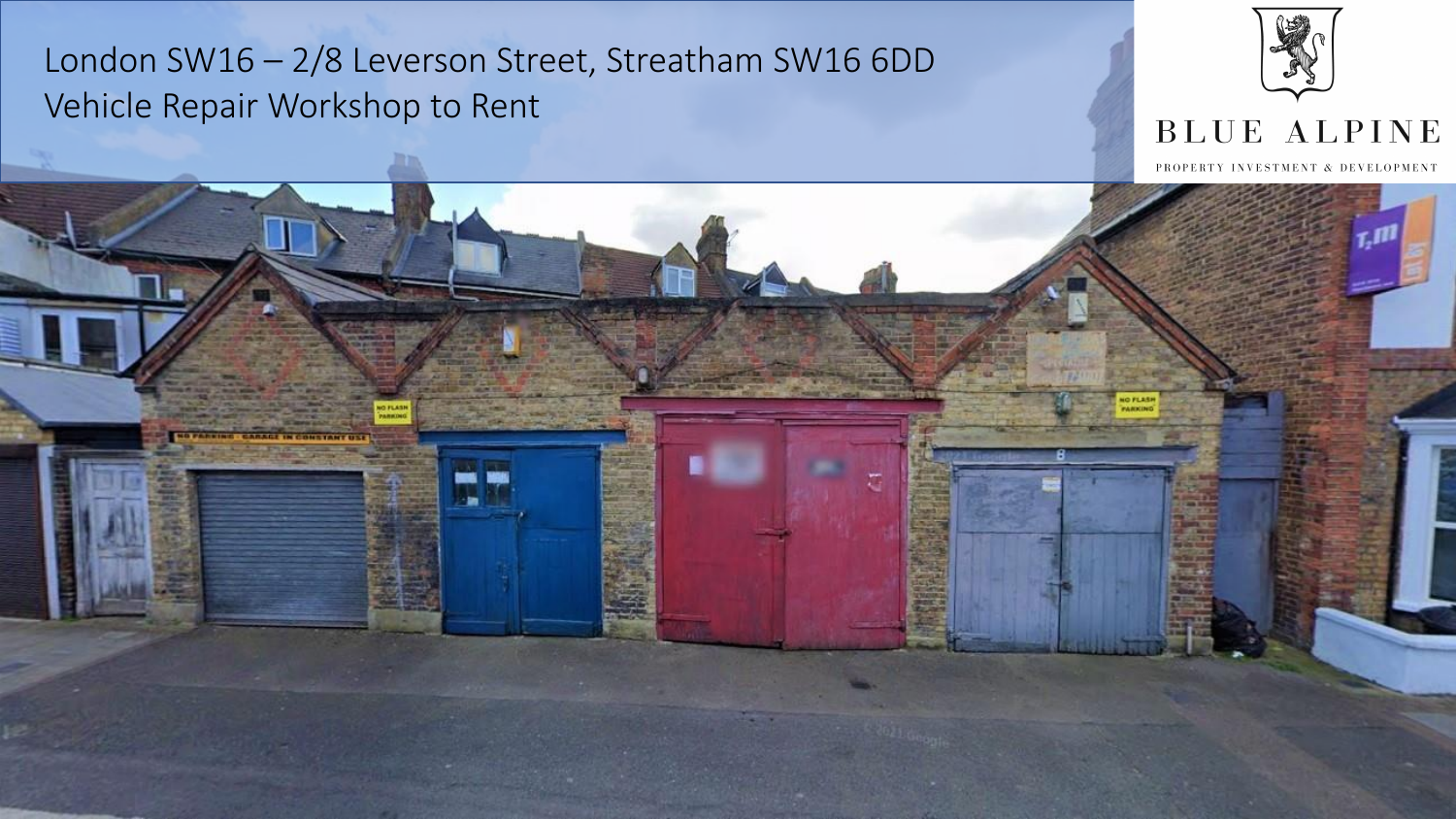

# Property Features:

- Comprises mix of four single storey adjoining garages
- Total area size 75 sq m (807 sq ft)
- VAT is NOT applicable to this property
- Flexible terms to fit your needs
- Available on a new lease with terms to be agreed by negotiation
- Located in predominantly residential area, within 0.3 miles from Streatham Common Train Station and 0.7 miles from Streatham High Street

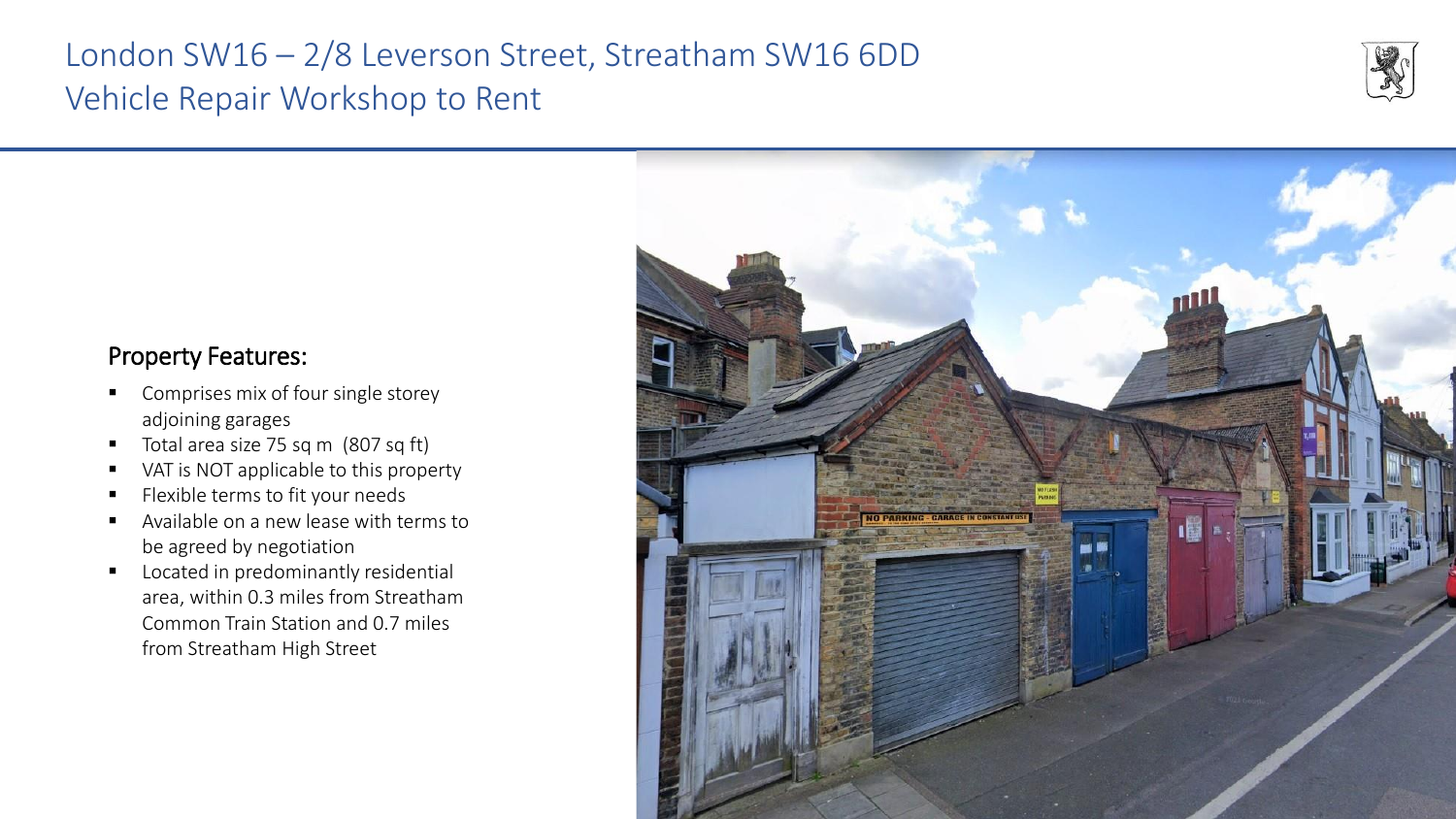

#### Property Description:

The property comprises mix of four single storey adjoining garages forming an unbroken parade within a predominantly residential area. The garages were previously used as a car repair workshop.

#### Terms:

Available on a new lease with terms to be agreed by negotiation Rent: £442.31 per week (PCM: £1,916.66) Deposit: £5,750 (3 Months)

#### Rateable Value:

Rateable Value - £5,600 Rates Payable - £2,800\* \*Note - Small business rates relief available (subject to terms)



Existing Ground Floor Plan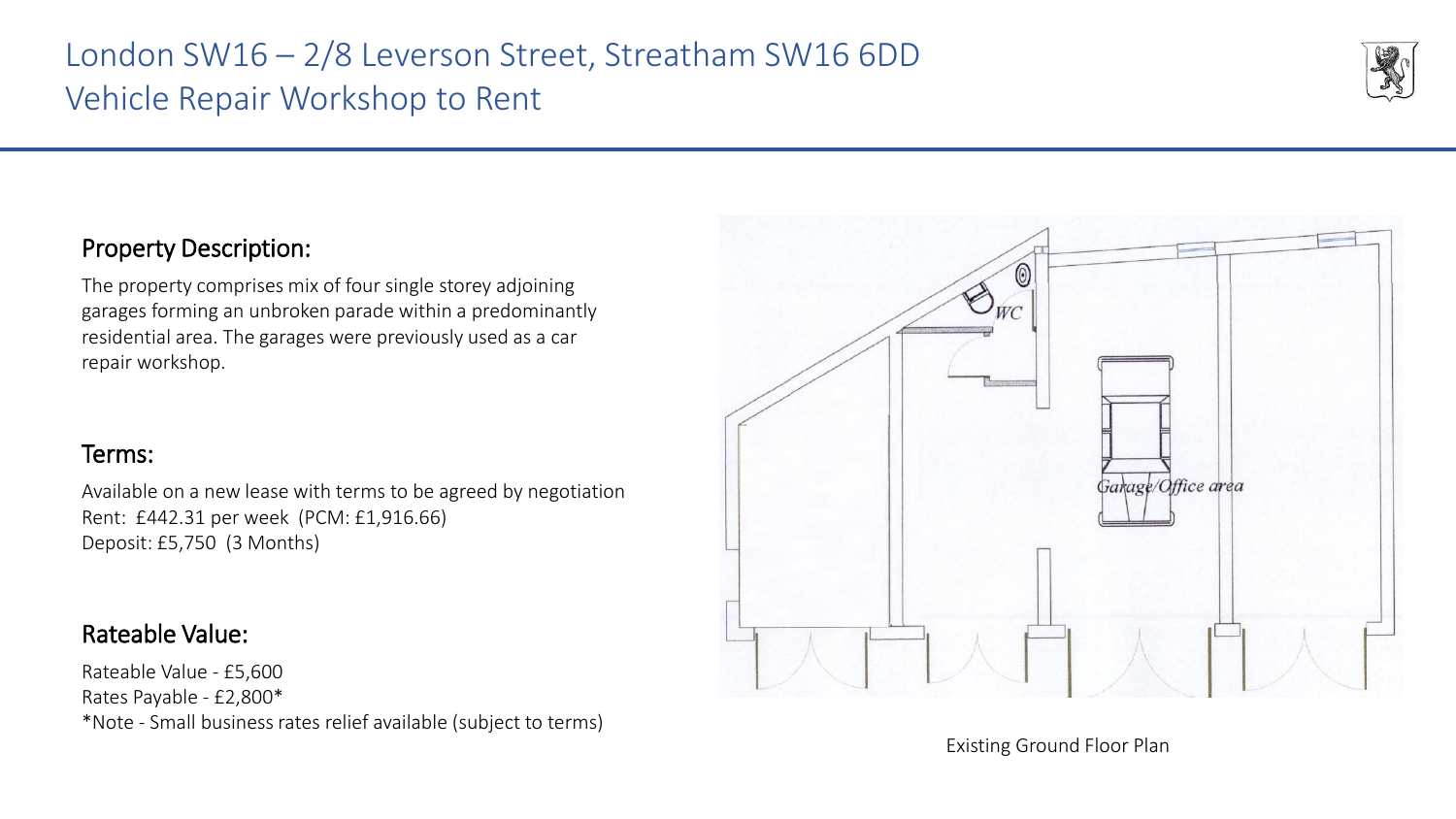

#### Location:

Streatham is a busy residential suburb known for recreational spots like the Ice and Leisure Centre, with its Olympic-size ice-skating rink. The bustling High Road offers unpretentious Asian, Italian, and Middle Eastern dining, and is home to the Hideaway jazz venue. Transport links are provided by Tooting Broadway underground station (Northern line) and Streatham Common rail station. The property is located in predominantly residential area within 0.3 miles from Streatham Common Train Station and 0.7 miles from Streatham High Street.